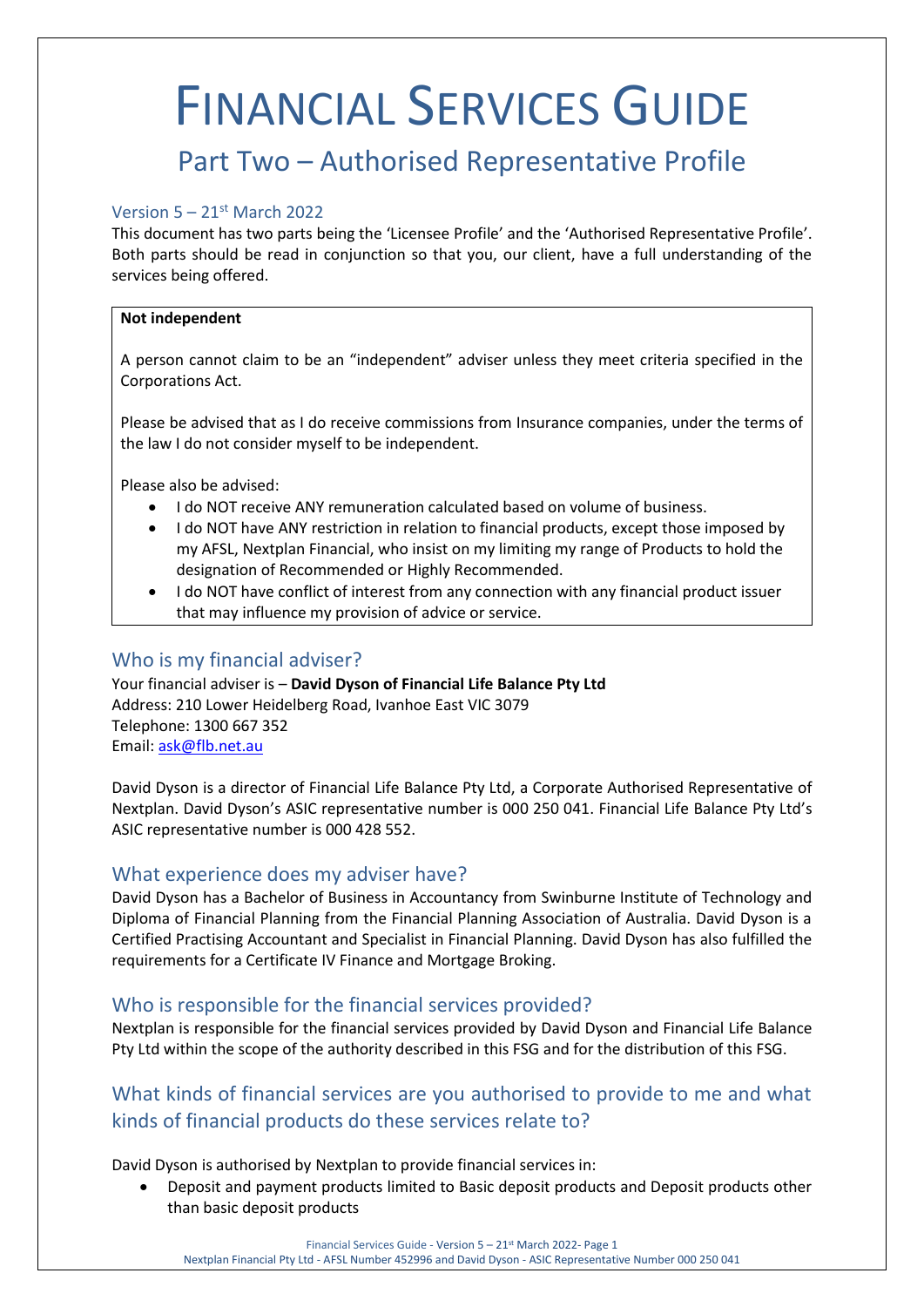- Debentures, stocks or bonds issued or proposed to be issued by a government;
- Life products including Investment life insurance products and Life risk insurance products
- Interests in managed investment schemes including investor directed portfolio services
- Retirement savings accounts products
- Securities including Direct Equities
- Superannuation including SMSF

Please note that David Dyson is not authorised to provide any services on behalf of Nextplan except in relation to the financial products listed above. The "What services and products are not provided by or on behalf of Nextplan" section earlier in this FSG gives examples of other services that are not provided on behalf of Nextplan.

David Dyson also provides an ongoing review service. As part of this service, David Dyson will conduct a review of your personal situation and their previous advice and recommend changes where they are needed.

## How is my Adviser paid for services provided to me?

This FSG has previously outlined the source, method and amount of remuneration and other benefits payable to your adviser for the services provided to you.

Nextplan will collect all commissions, fees and other benefits in connection with financial services provided by David Dyson or Financial Life Balance Pty Ltd.

David Dyson will receive a portion of the direct fee, commission or adviser fee paid to Financial Life Balance Pty Ltd by Nextplan. Specific details of this will be provided to you in the SoA.

Nextplan will also collect an annual Flat Fee from David Dyson and Financial Life Balance Pty Ltd.

Please note that at no time will you pay David Dyson or Financial Life Balance Pty Ltd directly.

## Will anyone be paid for referring me to my Adviser?

From time to time an accountant or other professional may be paid for making referrals to me. The amount paid is not ascertainable; however, where any amount is payable, it will be fully disclosed in the 'Statement of Advice' (SoA) or any other advice document provided to you.

## Further questions?

If you have any further questions about the services Nextplan provides, please contact David Dyson at 1300 667 352 or via Email[: ask@flb.net.au.](mailto:ask@flb.net.au)

You should retain this FSG for your reference and any future dealings with David Dyson, Financial Life Balance Pty Ltd or Nextplan.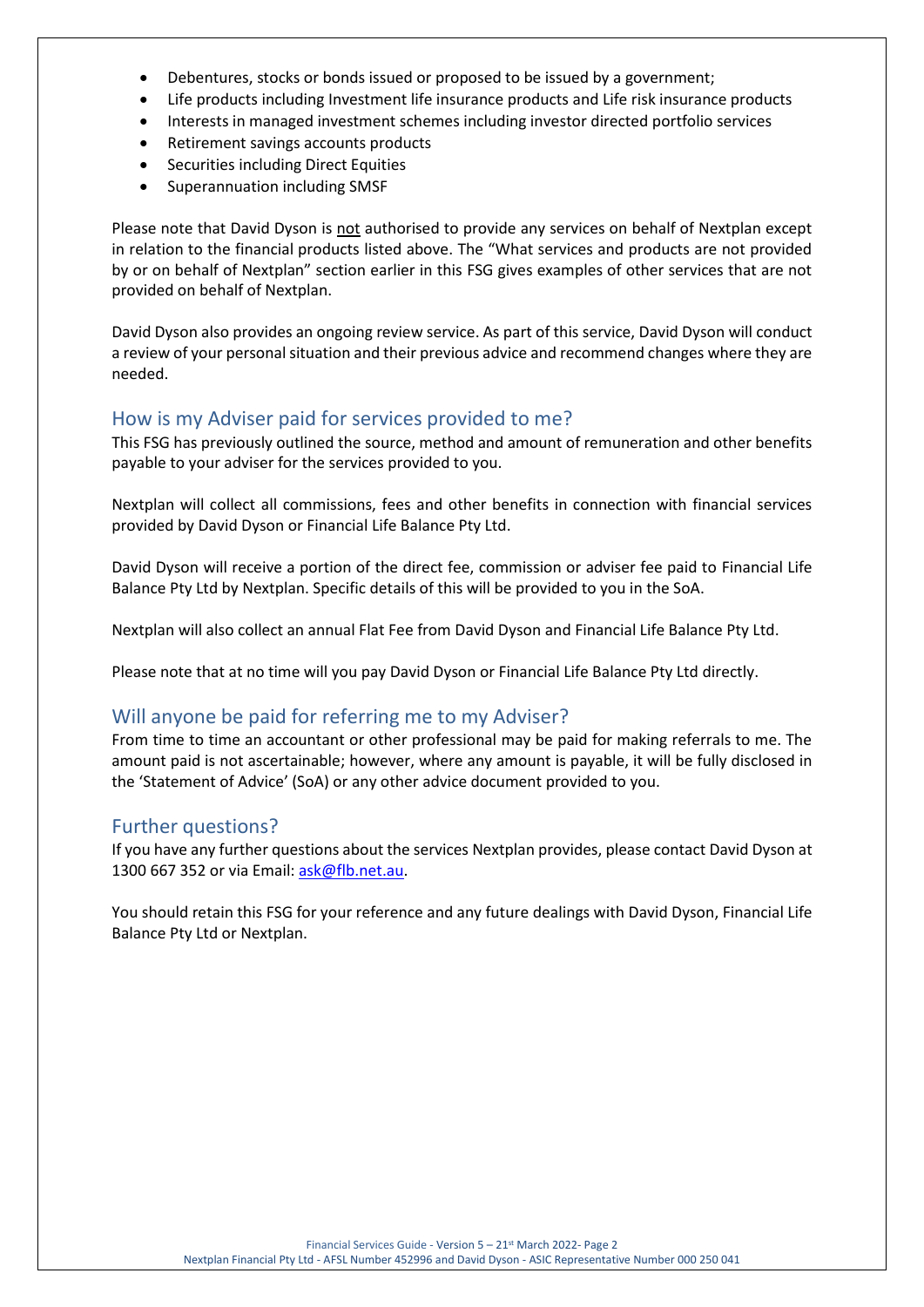# Financial Services Guide Acknowledgement of Receipt

I/We acknowledge receiving a copy of the Nextplan Financial Pty Ltd Financial Services Guide Version 12 dated 21<sup>st</sup> March 2022 including the Authorised Representative Profile for David Dyson dated 21<sup>st</sup> March 2022 and I/We acknowledge that I/we have been given an opportunity to read the Financial Services Guide.

| <b>Client Name</b> | <b>Client Signature</b> | Date |
|--------------------|-------------------------|------|
|                    |                         |      |
|                    |                         |      |
|                    |                         |      |
|                    |                         |      |

or

# Financial Services Guide Confirmation of Provision

I confirm that I sent a copy of the Nextplan Financial Pty Ltd Financial Services Guide Version 12 dated 21<sup>st</sup> March 2022 including the Authorised Representative Profile for David Dyson dated 21<sup>st</sup> March 2022 to:

| <b>Client Name</b>      |  |
|-------------------------|--|
| Postal/Email<br>Address |  |
| Date Sent               |  |
| Adviser Signature       |  |